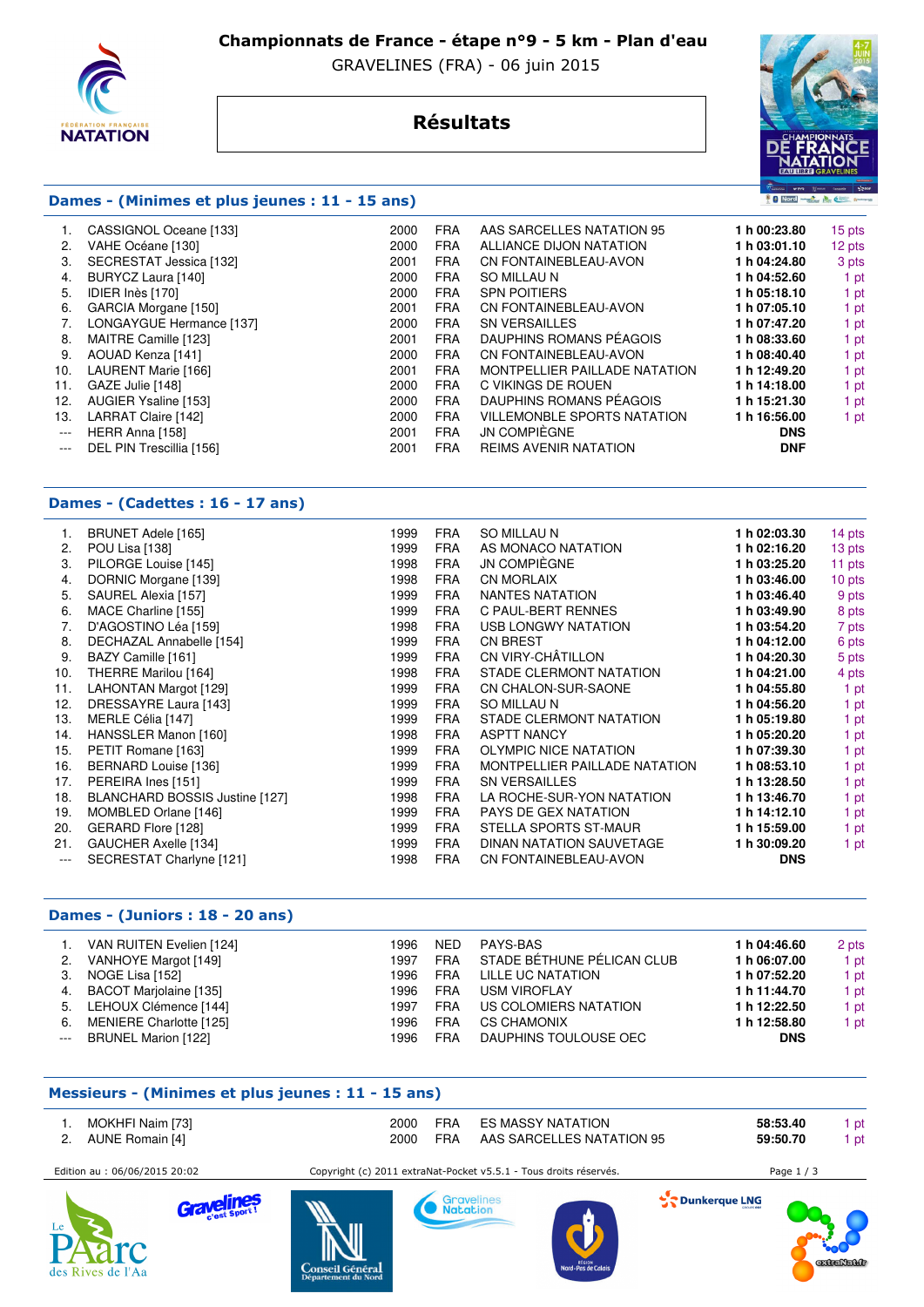

 **Championnats de France - étape n°9 - 5 km - Plan d'eau** 

GRAVELINES (FRA) - 06 juin 2015

# **Résultats**



## **(Suite) Messieurs - (Minimes et plus jeunes : 11 - 15 ans)**

| 3.      | RODRIGUES Adrien [23]      | 2000 | <b>FRA</b> | <b>ES MASSY NATATION</b>      | 1 h 00:40.10 | 1 pt |
|---------|----------------------------|------|------------|-------------------------------|--------------|------|
| 4.      | RIVARD Bernard [81]        | 2000 | CAN        | CNO ST-GERMAIN-EN-LAYE        | 1 h 00:59.00 | 1 pt |
| 5.      | <b>ODENT Sebastien [6]</b> | 2000 | <b>FRA</b> | <b>OLYMPIC NICE NATATION</b>  | 1 h 02:26.70 | 1 pt |
| 6.      | DESSOIT Maxence [48]       | 2001 | <b>FRA</b> | US ST-ANDRÉ                   | 1 h 02:29.00 | 1 pt |
| 7.      | OLIVA Enzo [53]            | 2000 | <b>FRA</b> | CN FONTAINEBLEAU-AVON         | 1 h 03:05.10 | 1 pt |
| 8.      | BATTE Clement [65]         | 2000 | <b>FRA</b> | C.N DE VALLEE DE SEINE        | 1 h 03:06.70 | 1 pt |
| 9.      | <b>MERLE Matys [8]</b>     | 2000 | <b>FRA</b> | DAUPHINS ROMANS PÉAGOIS       | 1 h 03:31.80 | 1 pt |
| 10.     | COCCORDANO Aubin [69]      | 2001 | <b>FRA</b> | US ST-ANDRÉ                   | 1 h 04:56.60 | 1 pt |
| 11.     | COUDRAIS Yvon [14]         | 2000 | <b>FRA</b> | STELLA SPORTS ST-MAUR         | 1 h 05:42.20 | 1 pt |
| 12.     | CHIOTTI Romeo [19]         | 2000 | <b>FRA</b> | <b>SO MILLAU N</b>            | 1 h 05:43.50 | 1 pt |
| 13.     | OLIVA Joris [35]           | 2001 | <b>FRA</b> | CN FONTAINEBLEAU-AVON         | 1 h 06:57.90 | 1 pt |
| 14.     | FRONTANAU Nathan [43]      | 2001 | <b>FRA</b> | <b>SO MILLAU N</b>            | 1 h 07:11.70 | 1 pt |
| 15.     | CHERRIER Kylian [36]       | 2000 | <b>FRA</b> | <b>SN VERSAILLES</b>          | 1 h 07:26.40 | 1 pt |
| 16.     | CLUSMAN Jean-Baptiste [31] | 2001 | <b>FRA</b> | US ST-ANDRÉ                   | 1 h 08:03.50 | 1 pt |
| 17.     | PEREIRA Maxence [28]       | 2001 | <b>FRA</b> | <b>SN VERSAILLES</b>          | 1 h 08:29.40 | 1 pt |
| 18.     | ALKAN Kilian [84]          | 2001 | <b>FRA</b> | <b>CN SARREGUEMINES</b>       | 1 h 11:47.90 | 1 pt |
| 19.     | LESOUEF Simon [7]          | 2000 | <b>FRA</b> | <b>CN AVRANCHES</b>           | 1 h 11:55.40 | 1 pt |
| 20.     | BALSEN-VERSTEEG Tom [46]   | 2000 | <b>FRA</b> | LILLE UC NATATION             | 1 h 12:28.00 | 1 pt |
| 21.     | <b>IDRISS Mohamed [44]</b> | 2000 | EGY        | NANTES NATATION               | 1 h 17:51.90 | 1 pt |
| 22.     | <b>HENNETIER Yvain [3]</b> | 2001 | <b>FRA</b> | <b>REIMS AVENIR NATATION</b>  | 1 h 18:41.50 | 1 pt |
| $---$   | SCHMITT Xavier [55]        | 2000 | <b>FRA</b> | <b>CN SARREGUEMINES</b>       | <b>DNS</b>   |      |
| $---$   | JOLY Killian [37]          | 2000 | <b>FRA</b> | DINARD OLYMPIQUE N            | <b>DNF</b>   |      |
| $---$   | JOURDAN Duncan [20]        | 2000 | <b>FRA</b> | DINAN NATATION SAUVETAGE      | <b>DNF</b>   |      |
| $---$   | MARAIS Florent [27]        | 2000 | <b>FRA</b> | ESPÉRANCE VAILLANTE GRANVILLE | <b>DNF</b>   |      |
| $- - -$ | VANDEVELDE Alexis [42]     | 2001 | <b>FRA</b> | <b>SN VERSAILLES</b>          | <b>DNF</b>   |      |
|         |                            |      |            |                               |              |      |

### **Messieurs - (Cadets : 16 - 17 ans)**

| 1.       | FONTAINE Logan [10]            | 1999 | <b>FRA</b> | C VIKINGS DE ROUEN            | 55:08.30     | 18 pts |
|----------|--------------------------------|------|------------|-------------------------------|--------------|--------|
| 2.       | ZITOUNI Fares [9]              | 1999 | <b>FRA</b> | AMIENS METROPOLE NAT.         | 55:09.60     | 17 pts |
| 3.       | CHENITI Anis [12]              | 1999 | <b>FRA</b> | <b>CN POISSY</b>              | 55:18.80     | 11 pts |
| 4.       | CHOPINEAU Hugo [83]            | 1998 | <b>FRA</b> | <b>SN VERSAILLES</b>          | 55:36.40     | 7 pts  |
| 5.       | GUY Alexis [78]                | 1998 | <b>FRA</b> | AQUATIC CLUB BOURGES          | 57:32.80     | 2 pts  |
| 6.       | SIOU Anthony [16]              | 1998 | <b>FRA</b> | <b>CN BREST</b>               | 58:34.80     | 1 pt   |
| 7.       | ROLDAN MUNOZ Enzo [80]         | 1999 | <b>FRA</b> | DAUPHINS ROMANS PÉAGOIS       | 58:40.00     | 1 pt   |
| 8.       | CHIOTTI Enzo [70]              | 1998 | <b>FRA</b> | <b>SO MILLAU N</b>            | 59:33.54     | 1 pt   |
| 9.       | RABIER Corentin [18]           | 1998 | <b>FRA</b> | C VIKINGS DE ROUEN            | 59:44.90     | 1 pt   |
| 10.      | DOLINAR Robin [67]             | 1998 | <b>FRA</b> | CN FONTAINEBLEAU-AVON         | 59:48.60     | 1 pt   |
| 11.      | LEPAGE Alexandre [41]          | 1999 | <b>FRA</b> | MONTPELLIER PAILLADE NATATION | 59:49.50     | 1 pt   |
| 12.      | SIX Thomas [79]                | 1999 | <b>FRA</b> | <b>CN CARCASSONNE</b>         | 59:52.10     | 1 pt   |
| 13.      | <b>BOUCHON Pierre [13]</b>     | 1999 | <b>FRA</b> | C REDON NATATION              | 59:52.30     | 1 pt   |
| 14.      | LEGOUT Antoine [5]             | 1998 | <b>FRA</b> | AMIENS METROPOLE NAT.         | 59:57.70     | 1 pt   |
| 15.      | DES BOSCS Arnaud [52]          | 1999 | <b>FRA</b> | <b>ASPTT NANCY</b>            | 1 h 00:00.10 | 1 pt   |
| 16.      | HOUOT Jeremy [59]              | 1999 | <b>FRA</b> | JN COMPIÈGNE                  | 1 h 05:11.70 | 1 pt   |
| 17.      | ROCHETTE Gaétan [21]           | 1999 | <b>FRA</b> | MONTPELLIER PAILLADE NATATION | 1 h 06:01.80 | 1 pt   |
| 18.      | PIETRI-BOURBONNAIS Pierre [33] | 1999 | <b>FRA</b> | <b>PAYS DE GEX NATATION</b>   | 1 h 06:07.90 | 1 pt   |
| 19.      | MATHE Simon [2]                | 1998 | <b>FRA</b> | LA ROCHE-SUR-YON NATATION     | 1 h 06:58.10 | 1 pt   |
| 20.      | DRANSART Maxime [64]           | 1998 | <b>FRA</b> | DINAN NATATION SAUVETAGE      | 1 h 08:35.50 | 1 pt   |
| 21.      | MARCHAND Dolhean [47]          | 1999 | <b>FRA</b> | LA ROCHE-SUR-YON NATATION     | 1 h 09:19.70 | 1 pt   |
| 22.      | DEZERE Jeremy [57]             | 1998 | <b>FRA</b> | <b>CN LE MANS</b>             | 1 h 09:57.70 | 1 pt   |
| 23.      | BELGHAZI Titouan [74]          | 1998 | <b>FRA</b> | ESPÉRANCE VAILLANTE GRANVILLE | 1 h 11:32.60 | 1 pt   |
| $---$    | LEPLANT BRIDE Arthur [76]      | 1999 | <b>FRA</b> | C VIKINGS DE ROUEN            | <b>DNS</b>   |        |
| $---$    | MAETZ Maxime [68]              | 1998 | <b>FRA</b> | CN CHALON-SUR-SAONE           | <b>DNS</b>   |        |
| $\cdots$ | GEORGES Thomas [24]            | 1999 | <b>FRA</b> | LILLE UC NATATION             | <b>DNF</b>   |        |
| $---$    | JASO Alan [58]                 | 1999 | <b>FRA</b> | DINAN NATATION SAUVETAGE      | <b>DNF</b>   |        |
| $---$    | PHILIPPE Matt [85]             | 1999 | <b>FRA</b> | STELLA SPORTS ST-MAUR         | <b>DNF</b>   |        |

 **Edition au : 06/06/2015 20:02 Copyright (c) 2011 extraNat-Pocket v5.5.1 - Tous droits réservés. Page 2 / 3** 



Gravelines





**S** Dunkerque LNG